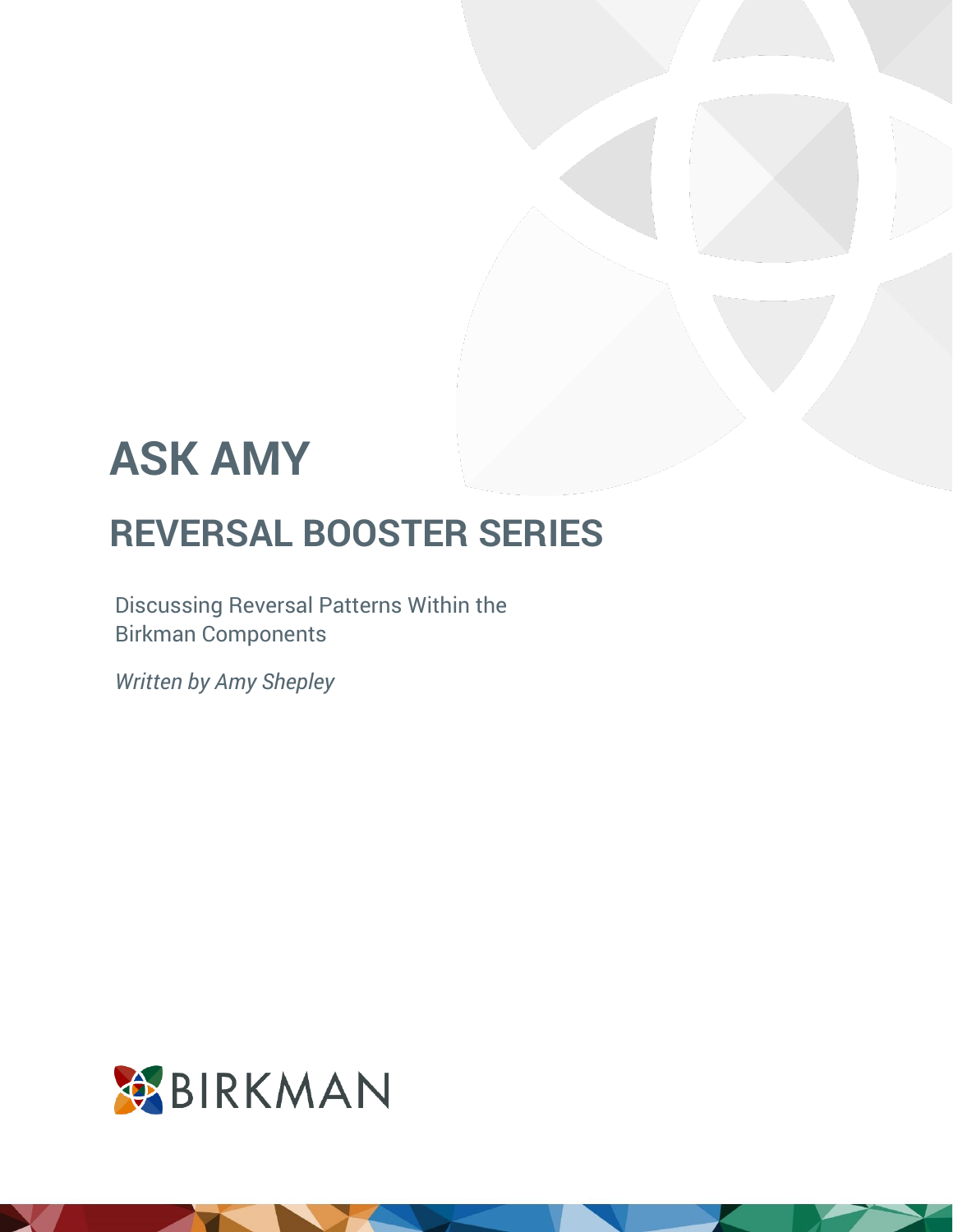### **BIRKMAN**

#### **Self-Consciousness Reversal**

Ah, reversals. If you are anything like me, you have somewhat of a love/hate relationship with them. On the one hand, I love the insight and the depth reversals provide me when interpreting a Birkman report. On the other hand, I dread the inevitable question that always comes up: "Why is my little Stress box floating inside/outside the Need bar?" (big sigh…)

Regardless of whether you're new to the Birkman community or a long-time consultant, we can all continue to learn and improve our mastery of The Birkman Method. This month I'm kicking off a new series: a booster series on Birkman reversals. For each newsletter, my column will focus on a different Component in the reversal pattern, starting with the Need for Self-Consciousness. We'll work through them all until we make it to the Need for Thought. I will share my own insights and I welcome you to share your comments and the experiences you've had in your own Birkman work.

Before we get started, let's review the basics. What is a "reversal" and how do you explain it?

In Birkman, a "reversal" occurs when an individual's Usual style (which can be seen by others) and his Stress behavior (unfortunately, also seen!) is the opposite of his underlying Need. This is where it can get difficult for him: because his displayed Usual and Stress behaviors are exactly the opposite, it continues to solicit and reinforce the wrong behavior from other people, and from the person's environment. As a result, the person's Needs are not as apparent to others, and they continue to not be met in many social situations. Thus, the destructive cycle continues.

From a consultant's perspective, this is the social answering pattern we call a "reversal". However, this is not the way I recommend you explain a reversal during your interpretation of a Birkman report. An expert in the Birkman office says they explain a reversal as "a surprise." In other words, the person's stress reaction is not what is expected by the outside world and might come as a shock. This disparity can lead to issues for both the individual and the individual's environment.

The fix? Emphasize to the person the importance of being aware of his unique underlying Needs. Encourage him to communicate-- in a positive way-- his actual or preferred Need to the rest of the world. Urge him to help others out by taking responsibility for getting his Needs met.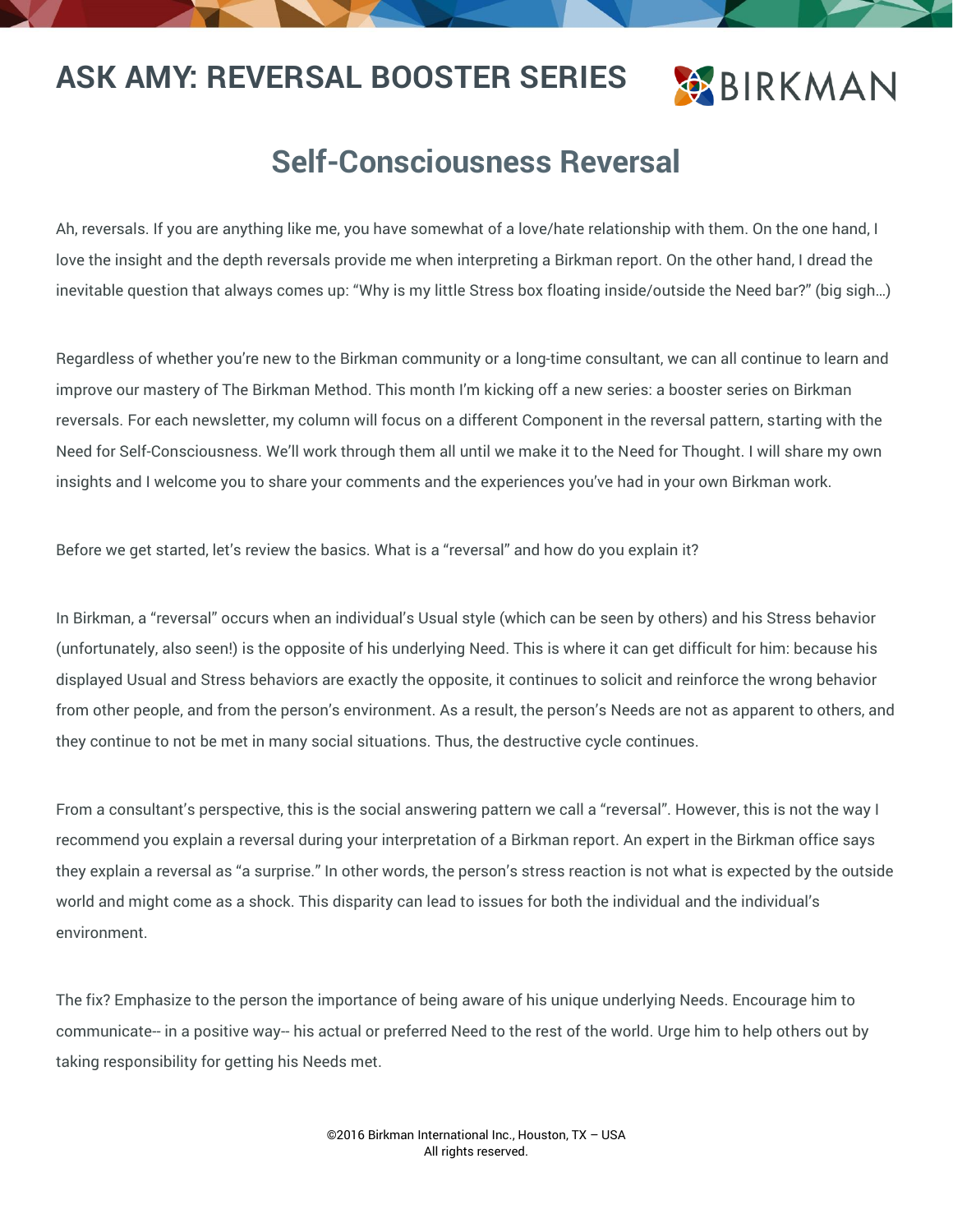

Let's take a closer look at the Self-Consciousness reversal and see how this plays out.

#### **The Self-Consciousness Reversal**

| Examples: U/N/S |  |
|-----------------|--|
| 31/9/75         |  |
| 99/1/75         |  |
| 62/1/75         |  |

I find the Self-Consciousness reversal to be one of the most interesting. Here we have a case where a person sees and describes himself as a sensitive, shy, self-conscious person. Despite the fact that the scores are generally on the lower end of the spectrum, he distinctly sees and describes himself as being more shy than other people.

How do I know this? Check out the examples above. In each case the Usual score is higher than the Need. In other words, the person is identifying that he is are more self-conscious and shy than he perceives other people to be. In fact, we can even see to what extent the person sees himself as being more shy than other people. The first example (31/9/75) is a smaller gap. This individual may say something like "I am slightly more shy than other people."

The last example (99/1/75) indicates a significant gap. This person is likely to say something like "I am significantly more shy than most people." [The question begs, who are these "most people" these individuals are referring to? And the answer is this person's perception of other people. We are not dealing with facts here, people. Reality always takes a back seat. We are only interested in the perception of the individual whom we are addressing.]

So in the case of an Self-Consciousness reversal, we have a person who is describing himself as a shy, sensitive person. It would make sense then that when this person goes into his Stress behaviors, his tendency would be to become much more sensitive, and more self-conscious. By looking at the Stress box in our examples, we can see this is the case. In each of these examples the person becomes even more self-conscious, shy and sensitive.

But here's the surprise.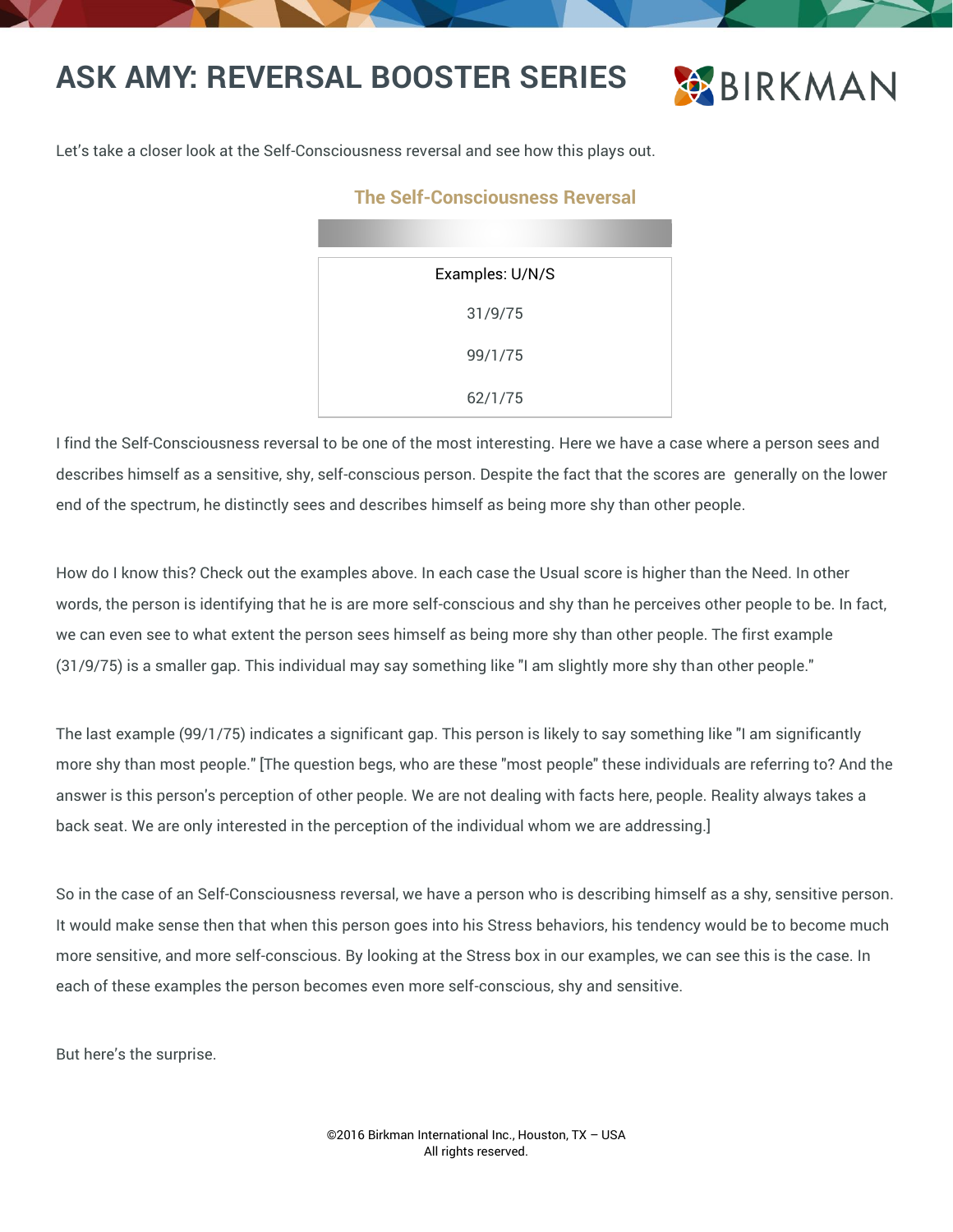

He actually prefers and is more comfortable when other people are direct, straightforward and matter-of-fact. His score tells us that he views himself as the more sensitive one, not other people. He expects other people to be less selfconscious and more direct. In Birkman, when our expectations are met, we stay in our Usual strength behavior. When our expectations are not met, especially over time, we risk moving into that nasty Stress behavior.

The challenge for those of us on the outside is that we see this shy, sensitive person and immediately think we should handle him with kid gloves. Unfortunately for him, our instincts couldn't be more wrong. The more careful and cautious we are in our communication with him, the more alarms start going off in his head. He is thinking, "What's going on? Why are they beating around the bush? What are they not telling me?" In other words, our lack of directness or candor causes him to feel more self-conscious.

So now that you understand what the score is telling you, the next important piece of information is: how do you best coach this person? What's the "so what" for him? How does this person move forward with more understanding and self-awareness?

The important takeaway is that people will not naturally assume this person prefers a direct style. In fact, people will assume the opposite is true. They will see a sensitive shy, person and most will respond in a careful, cautious way. You can coach this person to manage this response by being upfront and forthright about his underlying Need. "You may not assume this about me but it's okay to be candid. Feel free to shoot straight with me. I am actually most comfortable when people deal with me in a direct, straightforward manner. Please don't worry about hurting my feelings. I prefer this candid style."

Keep in mind if you are the person with the Self-Consciousness reversal that you may have to remind people occasionally that this is still the case. As humans, we are programmed to mirror behavior. We see a sensitive person and instinctively move forward in a cautious way. After working with the Birkman for more than ten years I have found people welcome this type of information. After all, we are all doing the best we can, both in terms of ourselves and how we treat others.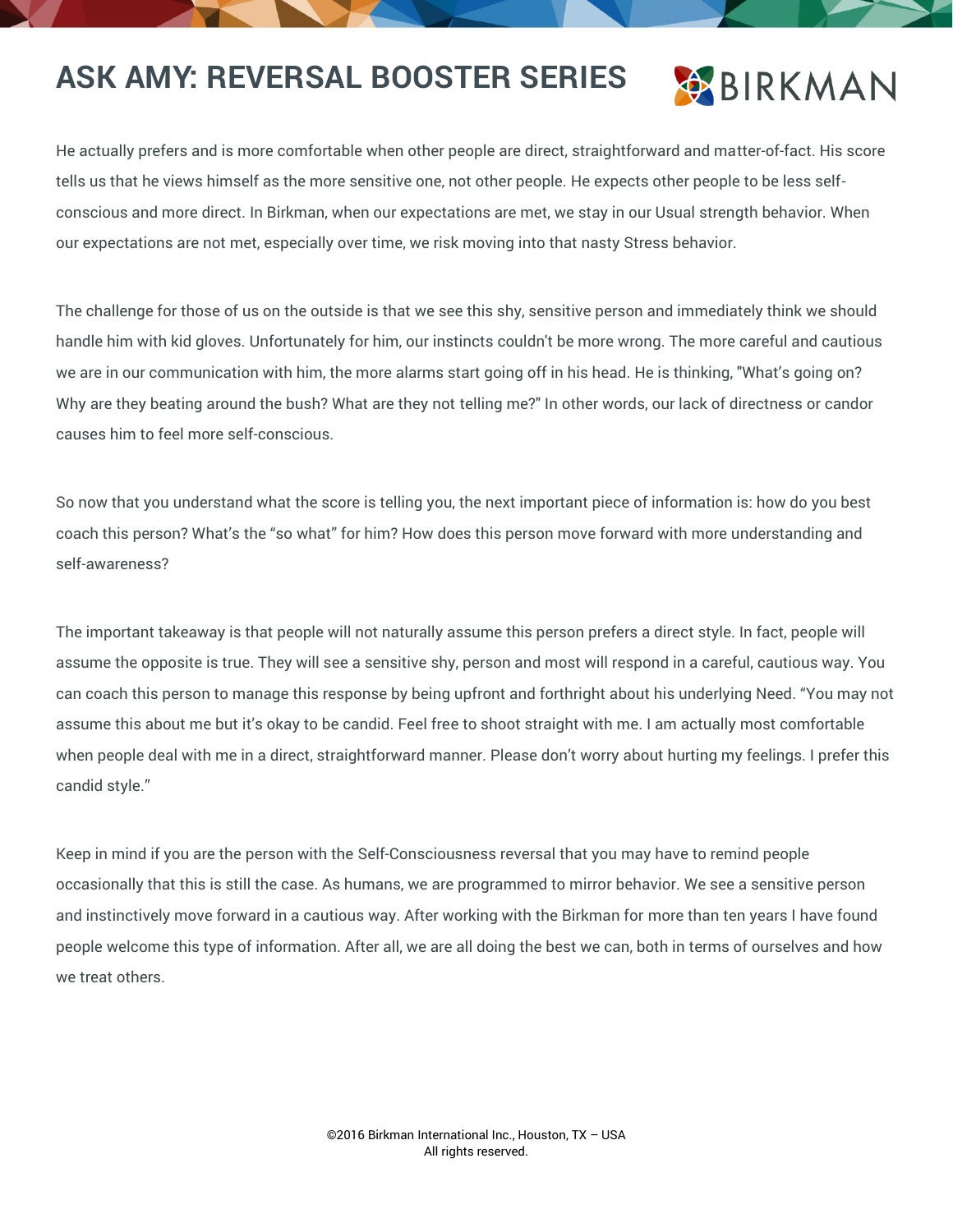## **BIRKMAN**

### **Social Energy Reversal**

What is a "reversal" and how do you explain it? In Birkman, a "reversal" occurs when an individual's Usual style (which can be seen by others) and his Stress behavior (unfortunately, also seen!) is the opposite of his underlying Need. This is where it can get difficult for him: because his displayed Usual and Stress behaviors are exactly the opposite, they continue to solicit and reinforce the wrong behavior from other people, and from the person's environment. As a result, the person's Needs are not as apparent to others, and they continue to not be met in many social situations. Thus, the destructive cycle continues.

From a consultant's perspective, this is the social answering pattern we call a "reversal". I want to emphasize that this is not how I recommend you explain a reversal during your interpretation of a Birkman report. An expert in the Birkman office says she explains a reversal as "a surprise." In other words, the person's stress reaction is not what is expected by the outside world and might come as a shock. This disparity can lead to issues for both the individual and the individual's environment.

The fix? Emphasize to the person the importance of being aware of his/her unique underlying Needs and communicating these needs to the rest of the world.

| Examples: U/N/S |  |
|-----------------|--|
| 38/68/25        |  |
| 1/99/25         |  |
| 27/68/25        |  |

#### **The Social Energy Reversal**

While I don't have an Social Energy Reversal myself, I have found through my conversations with those that do that their experience around this particular score can be quite painful and isolating.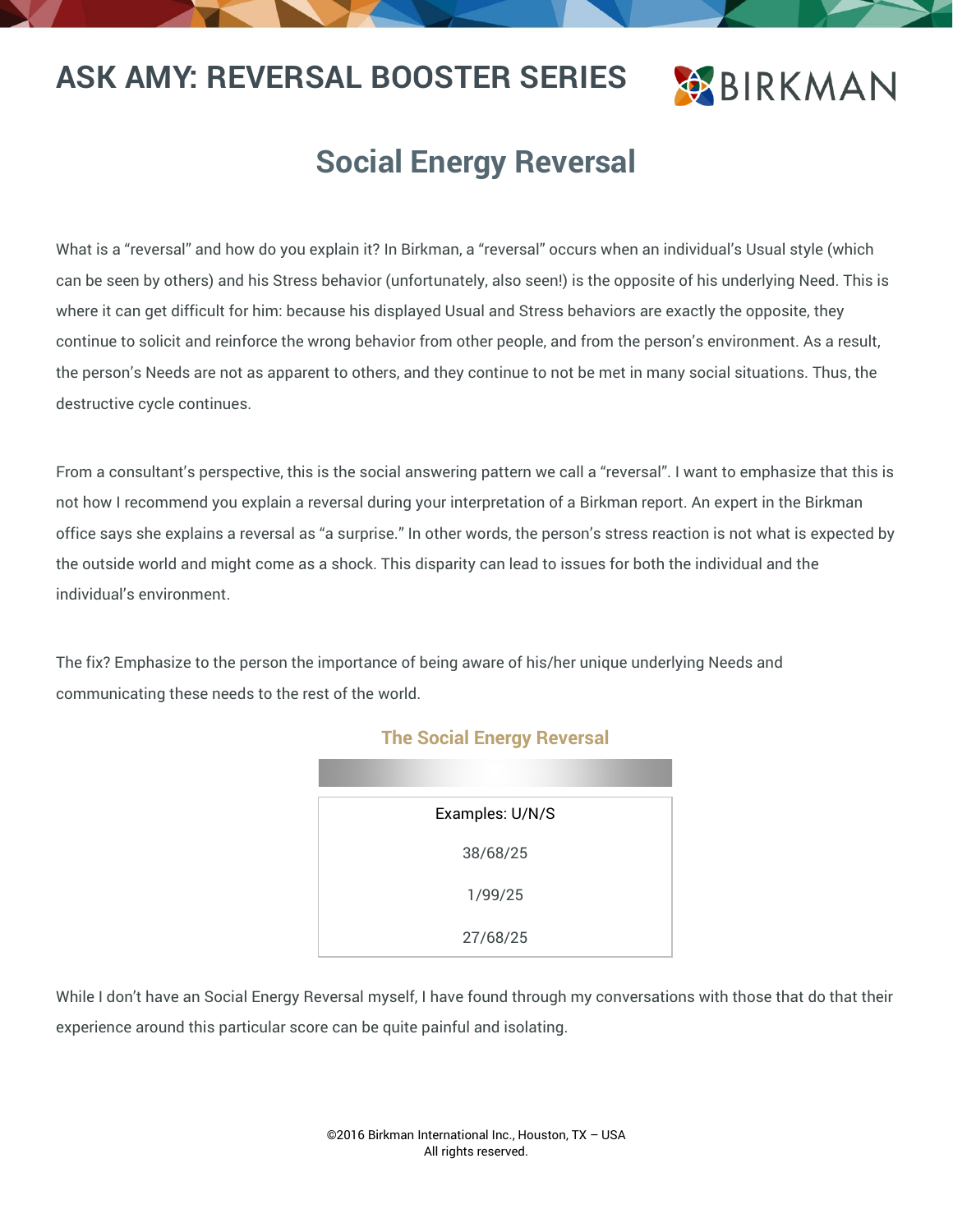## **BIRKMAN**

Let's see why this might be the case:

You will notice in the examples above that the Usual score in each of the examples above is lower than the individual's Need. In other words, the person does not create a level of sociability in his/her Usual style to meet his/her own need. A person with this pattern needs more sociability than his/her usual behavior suggests. People will perceive a low Social Energy Usual person as someone who likes to work alone and assume this person would prefer to be left alone. The tragedy in this case is the person higher underlying Need suggests she wants to be invited, included and accepted by the group. Thus, we see a potentially painful cycle emerge.

Let's take a closer look at this pattern. In the Social Energy reversal example, we have an individual who describes herself as a selectively sociable person who works well alone. In fact, she distinctly sees and describes herself as being less sociable than other people. How do I know this? Check out the examples above. In each case, the Usual score is lower than the Need. In other words, the person is identifying that she is less sociable than she perceives other people to be. In fact, we can even see to what extent.

the person sees herself as being less sociable. The first example (38/68/25) is a smaller gap. This individual may say something like "I am slightly less sociable than other people." The last example

(1/99/25) indicates a significant gap. This person is likely to say something like "I am significantly less sociable than most people." [Again, when we refer to "most people" we are referring to this person's perception of other people.]

So in the case of an Social Energy reversal, we have a person who is describing herself as a quiet, selectively sociable person. It would make sense then that when this person goes into stress, her tendency is to become a more exaggerated version of how she usually describes herself: more withdrawn, more detached and more impatient with people and groups in general.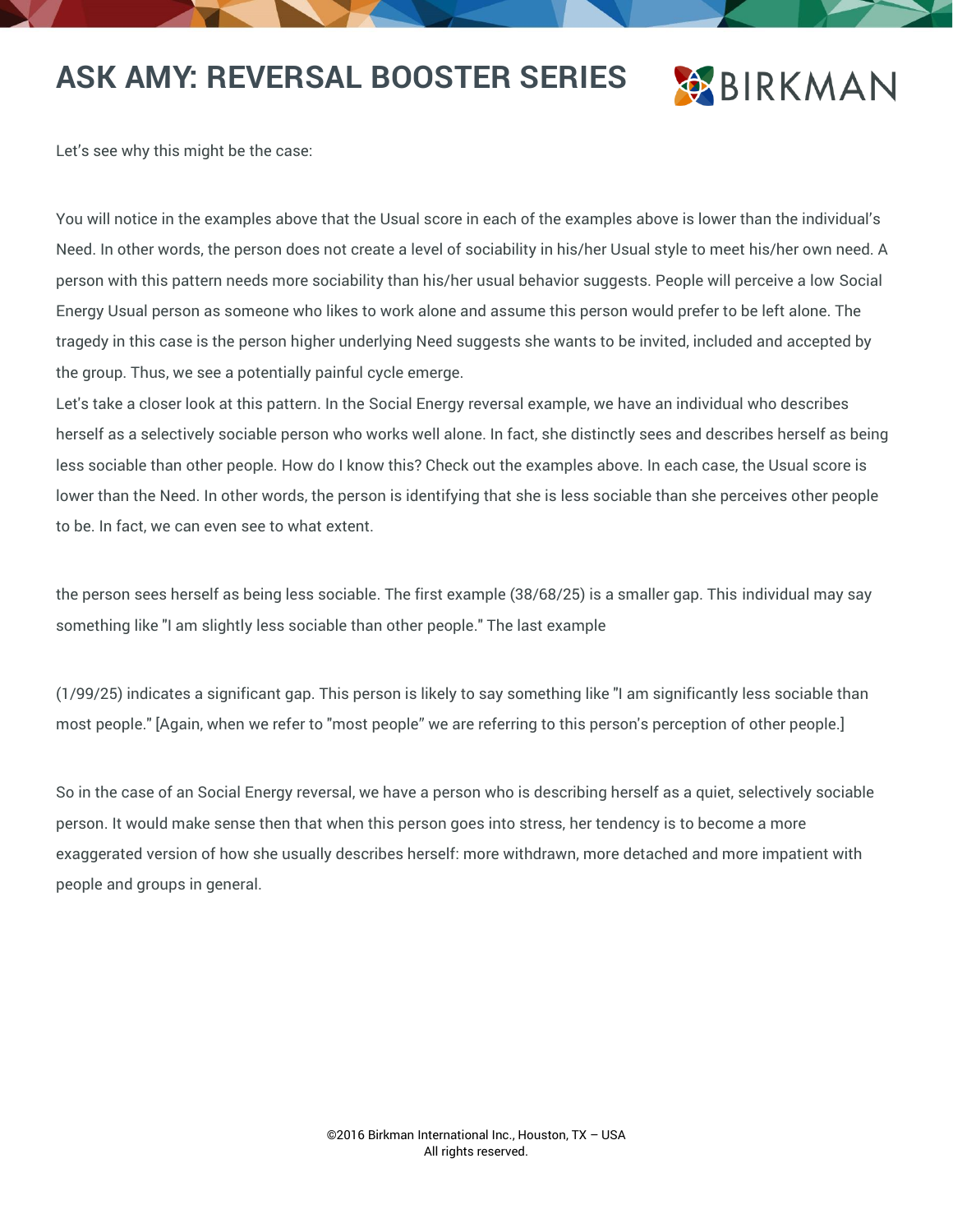### **BIRKMAN**

But here is the surprise:

Her higher Need means she prefers for other people to be sociable, outgoing and communicative. She sees herself as the quiet one and expects others to be more friendly and outgoing. Sociable, outgoing people make her feel comfortable and her bring her out of her introverted Usual style. She expects other people to be more friendly. In Birkman, when our expectations are met, we stay in our Usual strength behavior. When our expectations are not met, we risk moving into that nasty Stress behavior. The challenge for those of us on the outside is that we see this quiet, selectively sociable person and immediately think we are doing this person a favor to just leave her alone. Unfortunately for her, our instincts couldn't be more wrong. The more hands off we are with this person, the more she feels rejected and hurt. Under stress, she may say think something like, "these people are rude and cliquish." Or, "they are purposefully excluding me because they don't like me." This, of course, is most likely not true. And yet that reality does little to temper the rejection felt by our person with the Social Energy reversal.

So now that you understand what the score is telling you, the next important piece of information is, what do you as the coach tell this person? What's the "so what"? How does this person move forward with more understanding and selfawareness?

The important takeaway is that people will not assume this person has a strong need to feel included and part of the group. In fact, people will assume the opposite is true. They will see a selectively sociable person. The person can manage this response by being upfront and forthright about her underlying need. "You may not assume this about me but I actually really appreciated being included with the group. Perhaps next time you go to lunch, I could come along." Now, I don't downplay how difficult this will be to say for a Low Social Energy Usual person. But the reality is, if you don't verbalize your underlying Need, people will think they are doing you a favor by leaving you alone. Do you have a reversal on Social Energy? Have you had an "a-ha" with a client? I would love to hear you're about your experiences. Jump over to LinkedIn and let's continue our conversation on reversals.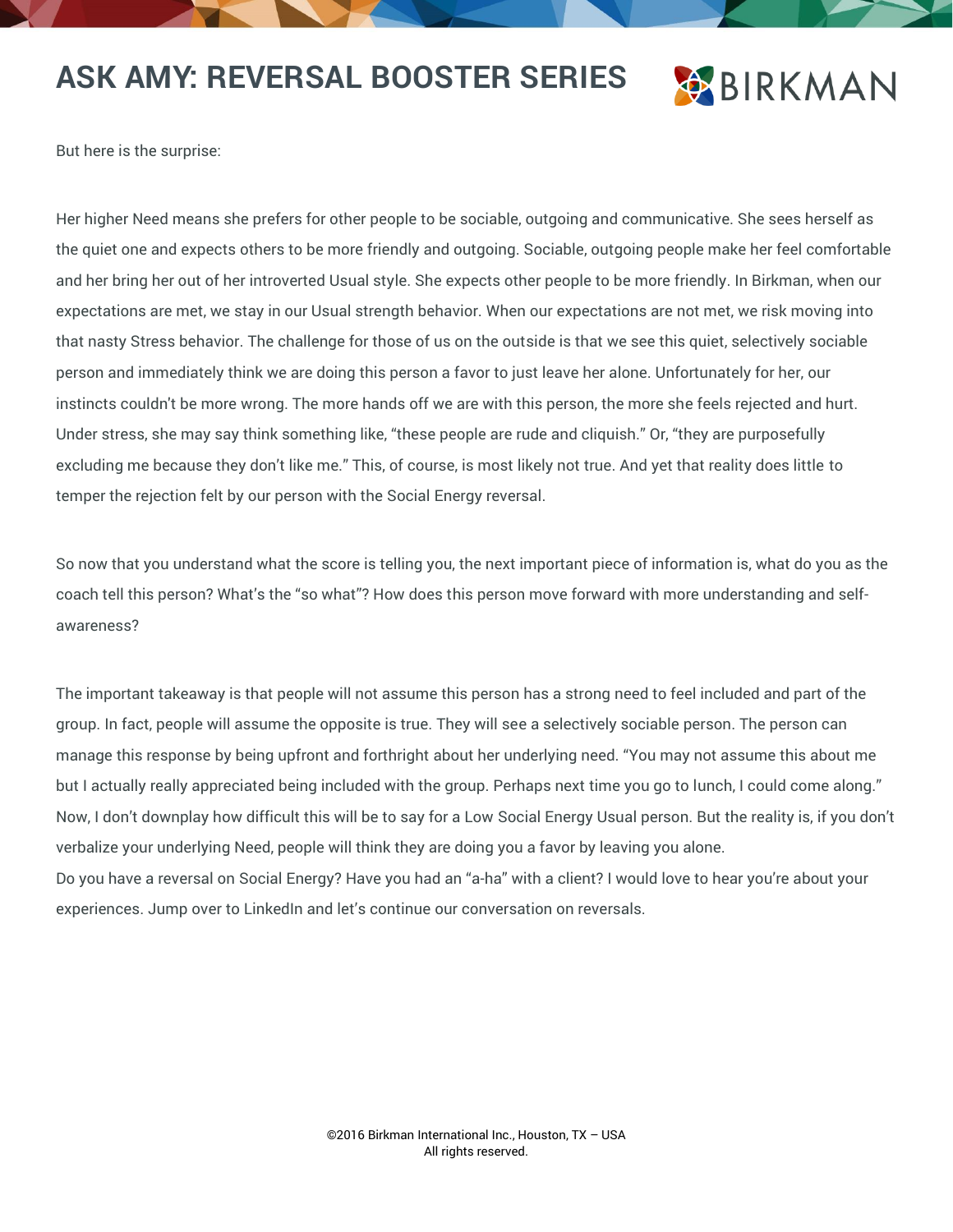### **BIRKMAN**

### **Insistence Reversal**

What is a "reversal" and how do you explain it? In Birkman, a "reversal" occurs when an individual's Usual style (which can be seen by others) and his Stress behavior (unfortunately, also seen!) is the opposite of his underlying Need. This is where it can get difficult for him: because his displayed Usual and Stress behaviors are exactly the opposite, they continue to solicit and reinforce the wrong behavior from other people, and from the person's environment. As a result, the person's Needs are not as apparent to others, and they continue to not be met in many social situations. Thus the destructive cycle continues.

From a consultant's perspective, this answering pattern is called a "reversal". I want to emphasize that this is not how I recommend you explain a reversal during your interpretation of a Birkman report. An expert in the Birkman office says she explains a reversal as "a surprise." In other words, the person's stress reaction is not what is expected by the outside world and might come as a shock. This disparity can lead to issues for both the individual and the individual's environment.

The fix? Emphasize to the person the importance of being aware of his/her unique underlying Needs and communicating these needs to the rest of the world.

| ٠<br>,,,,,,,,,,,,,,<br>-<br>. . |
|---------------------------------|
| Examples: U/N/S                 |
| 38/68/25                        |
| 27/68/25                        |
| 1/99/25                         |

#### **The Insistence Reversal**

©2016 Birkman International Inc., Houston, TX – USA All rights reserved.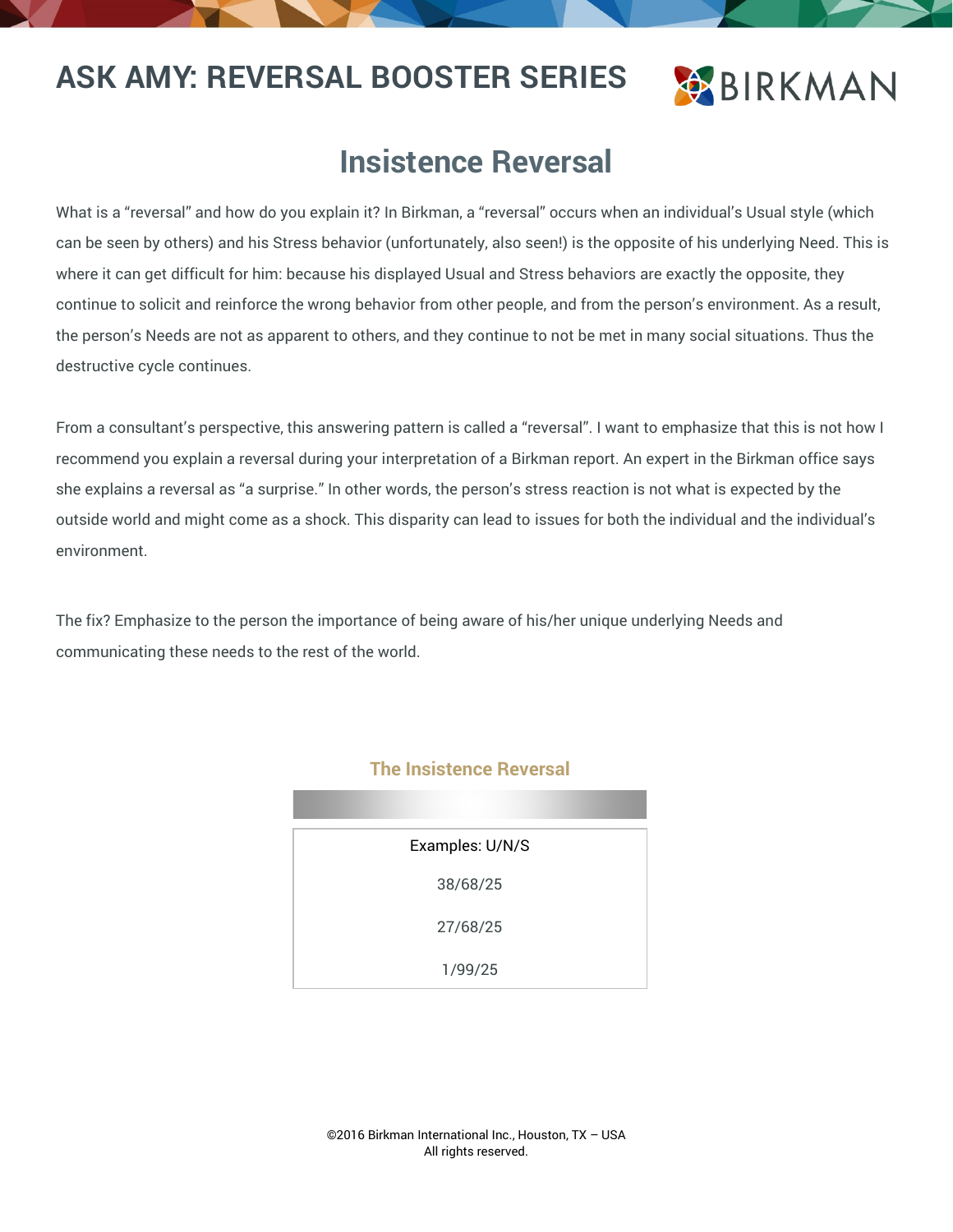### **BIRKMAN**

Let's take a closer look at how an Insistence reversal plays out:

In each of the above cases, the usual score is lower than the person's need score. To put that in layman's terms, the person needs more Insistence than they create in their usual style. A person with an Insistence reversal needs an environment that imposes scheduled activities and predictability. While this pattern doesn't risk the potential pain of the Social Energy reversal (see the Social Energy reversal booster for more explanation on this), it does potentially set-up the individual for failure.

In the Insistence reversal example, we have a person who is describing himself as a flexible, unstructured person. In fact, he distinctly sees and describes himself as being less structured and insistent than other people. How do I know this? Check out the examples above. In each case, the Usual score is lower than the Need. In other words, the person is identifying that he is less structured than he perceives other people to be. In fact, we can even see to what extent the person sees himself as being less structured and insistent. The first example (38/68/25) is a smaller gap. This individual may say something like "I am slightly less structured and insistent than other people." The last example (1/99/25) indicates a significant gap. This person is likely to say something like "I am significantly less structured and insistent than most people." [Again, when we refer to "most people" we are referring to this person's perception of other people.]

But here is the surprise:

His higher need for Insistence mean he prefers predictable situations in which he can plan and execute activities according to familiar methods. Stable and predictable life and work situations provide a secure anchor for him. He sees himself as less structured and therefore expects others to be more structured then he is himself. In Birkman, when know when our expectations are met, we stay in our Usual (strength) Behavior. When our expectations are not met, we risk moving into that nasty Stress behavior. The outside world will see this flexible, unstructured style and assume we should avoid putting undo systems, processes, and structure on him. Again, our instincts our wrong. The less structured the environment, the less stable the individual feels and the more details and tasks will start to fall through the cracks. And as is true with all reversals, we see a destructive, counterproductive cycle begin to emerge.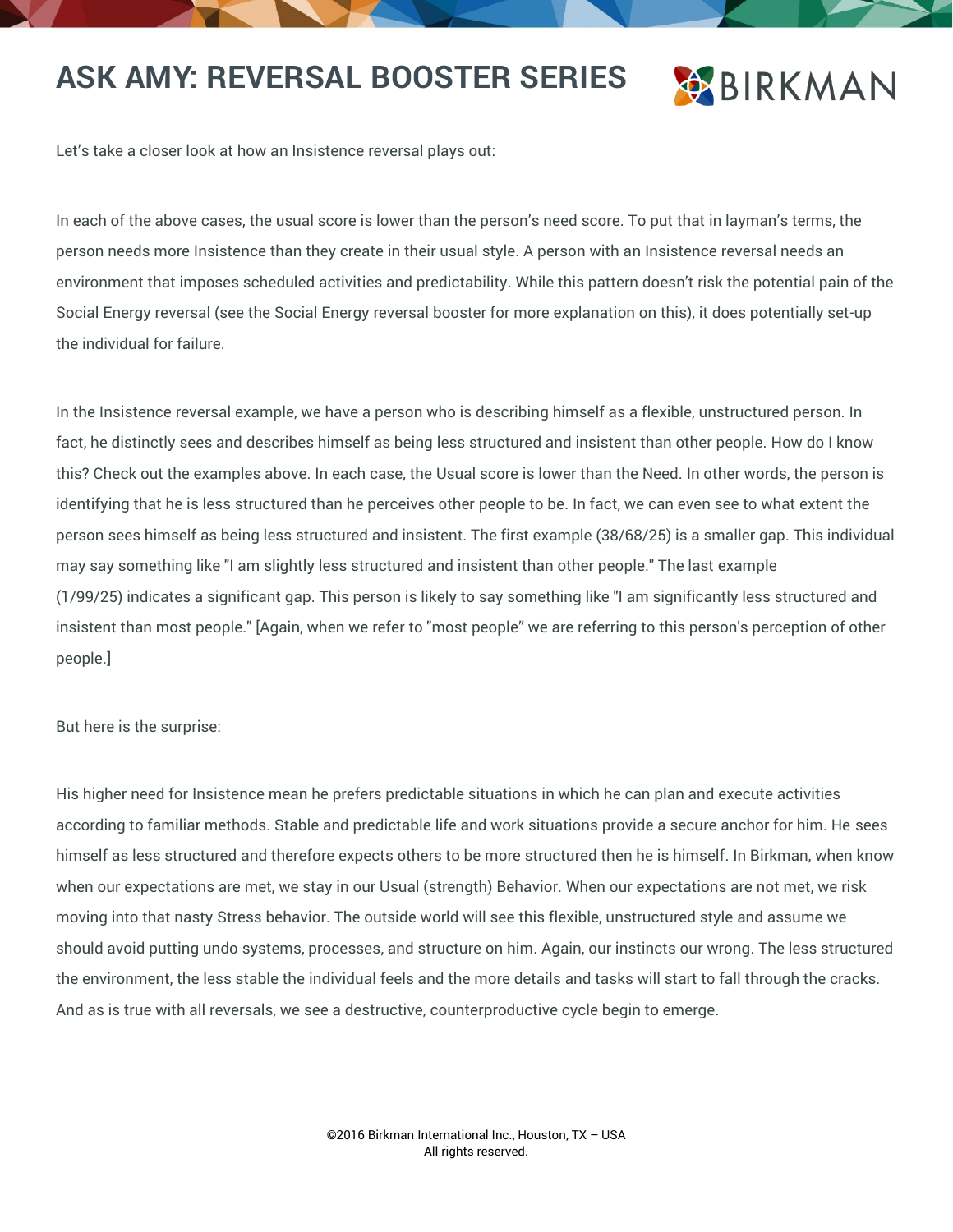

So, now that you understand what the score is telling you, the next important piece of information is, what do you as the coach tell this person? What's the "so what"? How does this person move forward with more understanding and selfawareness?

The important takeaway is that people will not assume this person has a need for imposed Insistence. In fact, people will assume the opposite is true. They will see a flexible, unstructured person and assume the last thing this individual would want is Insistence. The person can manage this response by being upfront and forthright about his underlying Need. "I prefer and thrive in a structured environment. I like more direction and detail about the best way to proceed with a project or assignment." Again, the burden lays on the person's shoulders. If you don't express your needs, others are very likely to get it wrong. Be self- aware and communicate your underlying need. You will be a more productive and effective person.

Do you have a reversal on Insistence? Have you had an "a-ha" with a client? I would love to hear you're about your experiences. Jump over to LinkedIn and let's continue our conversation on reversals.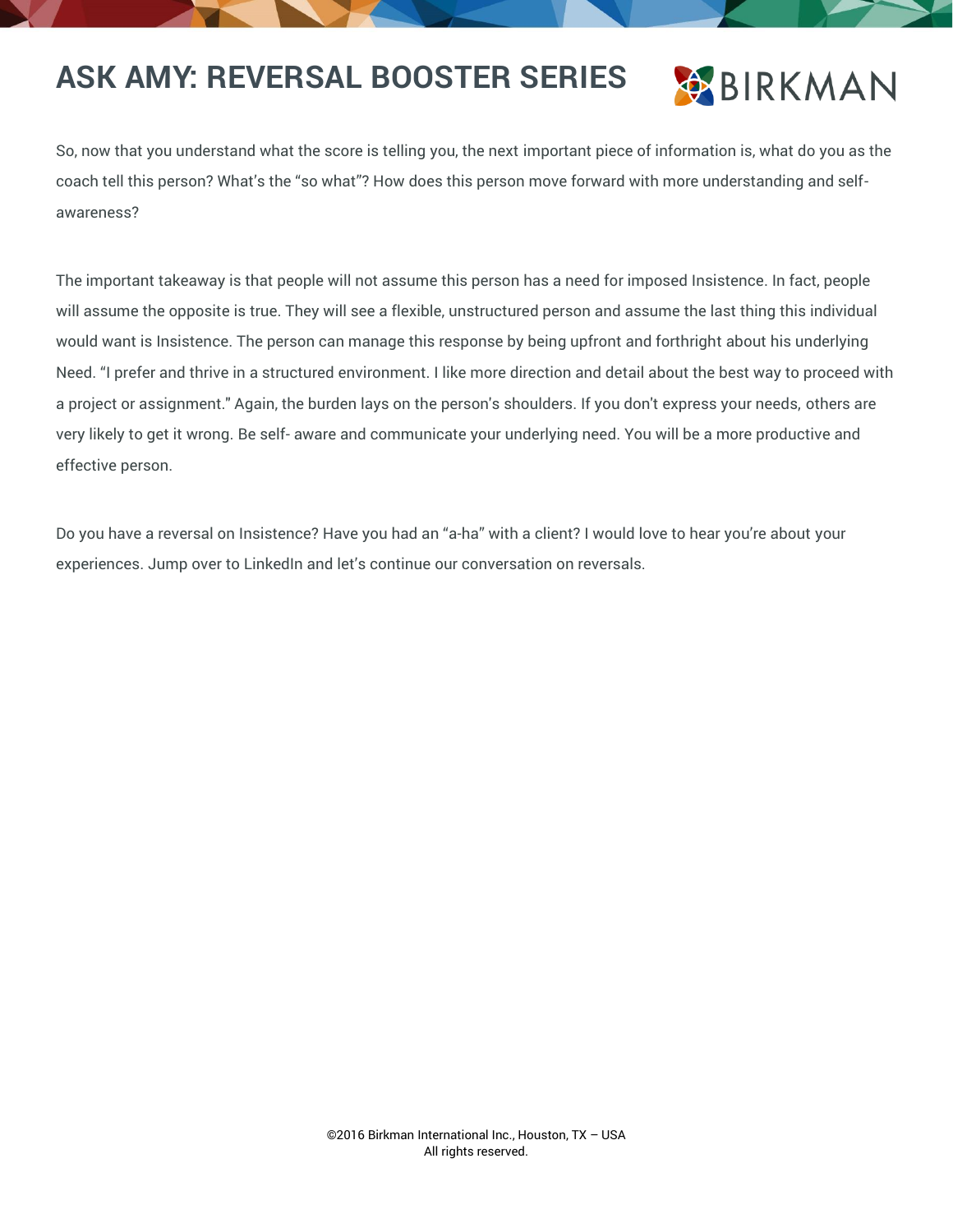## **BIRKMAN**

#### **Assertiveness Reversal**

What is a "reversal" and how do you explain it? In Birkman, a "reversal" occurs when an individual's Usual style (which can be seen by others) and his Stress behavior (unfortunately, also seen!) is the opposite of his underlying Need. This is where it can get difficult for him: because his displayed Usual and Stress behaviors are exactly the opposite, they continue to solicit and reinforce the wrong behavior from other people, and from the person's environment. As a result, the person's Needs are not as apparent to others, and they continue to not be met in many social situations. Thus, the destructive cycle continues.

From a consultant's perspective, this answering pattern is called a "reversal". I want to emphasize that this is not how I recommend you explain a reversal during your interpretation of a Birkman report. An expert in the Birkman office says she explains a reversal as "a surprise." In other words, the person's stress reaction is not what is expected by the outside world and might come as a shock. This disparity can lead to issues for both the individual and the individual's environment.

The fix? Emphasize to the person the importance of being aware of his/her unique underlying Needs and communicating these needs to the rest of the world.

| Examples: U/N/S |  |
|-----------------|--|
| 45/37/75        |  |
| 51/3/75         |  |
| 91/37/75        |  |

#### **The Assertiveness Reversal**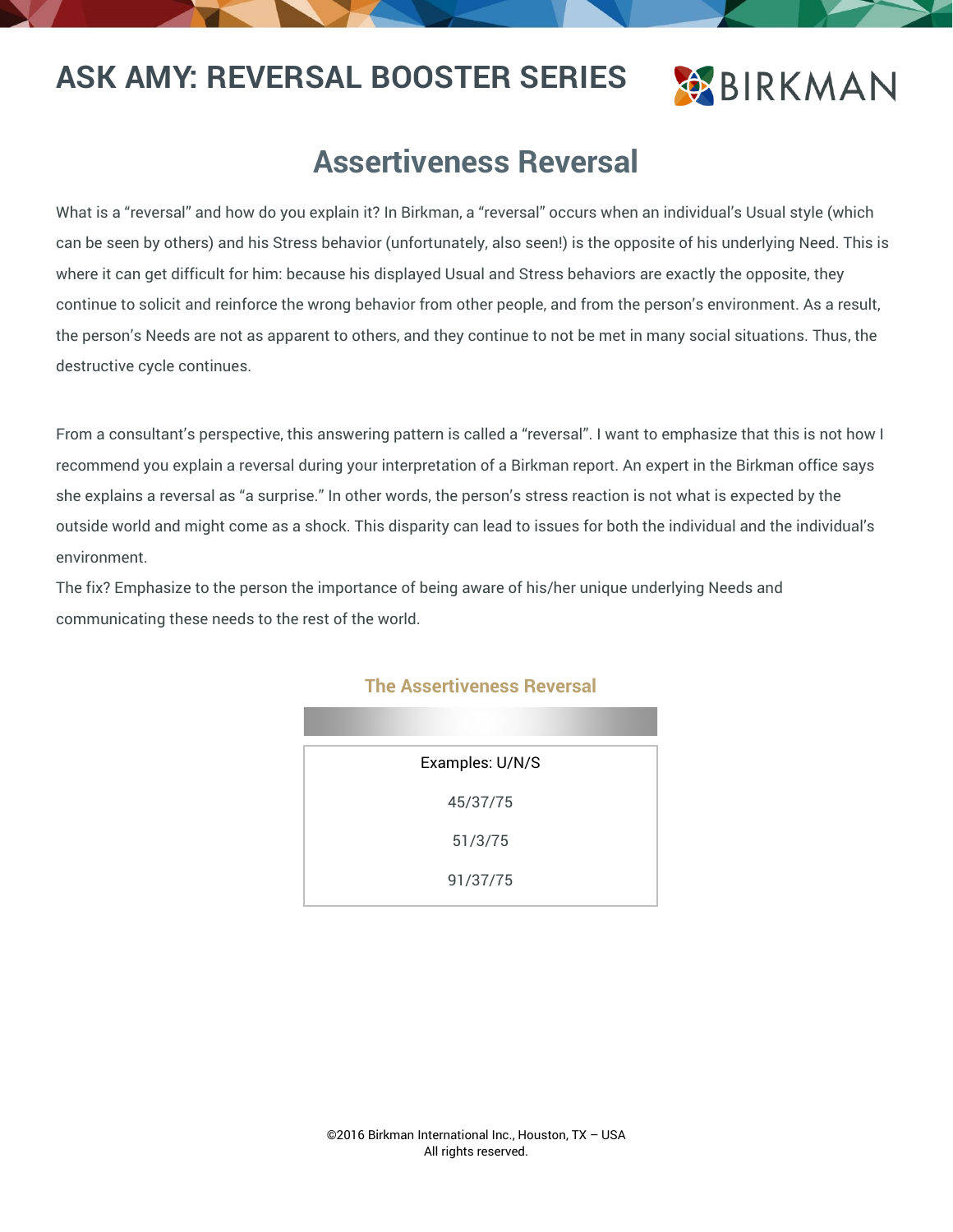## **BIRKMAN**

The Assertiveness reversal has the distinction of being one of the most common reversals you will see especially if you are working management level and up. If we go back to the basics you will remember that Assertiveness is really measuring Verbal Dominance. The higher the score, the more comfortable the individual is disagreeing openly, playing devil's advocate, or simply airing an opinion. In a nutshell, the Assertiveness reversal says, "I am happy to speak up and tell you what I think, but I would prefer if you would respond in a more suggestive way. Otherwise, you may see me become argumentative and domineering under Stress.

Let's see why this might be the case:

You will notice in the examples above that the Usual score is higher than the person's Need score. In other words, the individual sees himself as a person who speaks up, gives directions and disagrees openly when necessary. However, his lower Need means he prefers for other people to be suggestive, diplomatic and not argumentative. When he comes across more verbally dominant (high Assertiveness in Birkmanese), it creates a feeling of defensiveness. In response and under Stress, he responds by becoming increasingly argumentative and domineering.

Let's take a closer look at the mechanics of this reversal. In the Assertiveness reversal, we have an individual who describes himself as a verbally dominant person who is most effective when giving directions and sharing his opinion. In fact, he distinctly sees himself as being more verbally dominant than most people. In each case, the Usual score is higher than the Need. This person is making the statement that he sees himself as being more verbally dominant than he perceives other people to be. In fact, we can even see to what extent he sees himself as being more verbally dominant. The first example (45/37/75) is a smaller gap. This individual may say something like "I am slightly more verbally dominant than other people." The last example (99/37/75) indicates a significant gap. This person is likely to say something like "I am significantly more verbally dominant than most people." [Again, when we refer to "most people" we are referring to this person's perception of other people.]

So again, we have a person who is describing himself as an authoritative, opinionated person. This is how he is most effective. It would make sense that when this person goes into Stress, his tendency is to become a more exaggerated version of how he usually describes himself: more opinionated, more verbally aggressive, more domineering. And as is true with anyone, as we move into our Stress behavior we move from an effective style to an ineffective style.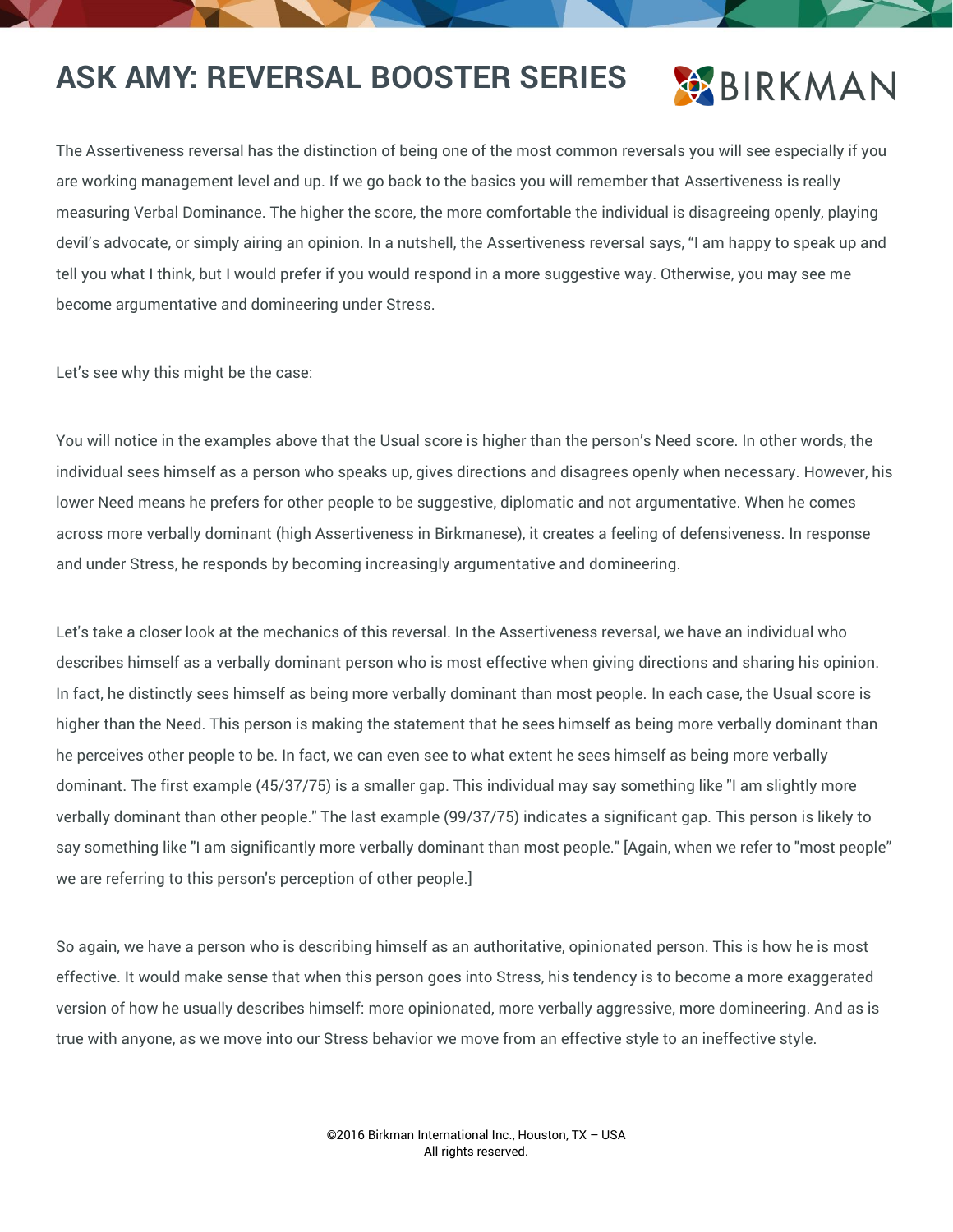## **BIRKMAN**

But here is the surprise:

The big idea of a reversal is that the Need is hidden and the Assertiveness component is no exception. Despite this person's more forceful style, his lower Need means he does not prefer this aggressive style in return. In fact, he expects that others will be more low-key and less forceful then he typically shows up. As he comes across in a verbally dominant style (again, high Assertiveness Usual); it rubs him the wrong way and he can quickly feel defensive. As he becomes increasingly uncomfortable, he starts to raise his voice, argue louder and perhaps arguing for its own sake.

Of course, this will come as a surprise to people around him. We see his self-assertive style and immediately think this is a guy who doesn't mind a little friendly debate. "He tells me what he thinks, why shouldn't I do the same" we rationalize. And while our assumption is fair, it does little to keep our colleague in his usual, productive mode.

So now that you understand the mechanics of the Assertiveness reversal, the next important piece of information is, how do you coach this person? What's the "so what?" How does this person move forward with more understanding and self-awareness?

The important takeaway is that people will not assume this person prefers a low-key, diplomatic environment where everybody gets along. In fact, people will assume the opposite is true. They will see a self-assertive person and assume that style is desired in return. Our Assertiveness reversal friend can manage this response by being upfront and forthright about his underlying Need. "You may not assume this about me but I actually really appreciate working with people who are suggestive, pleasant and agreeable. People with very dominant, aggressive styles can make me uncomfortable." I would take it a step further and coach this person to try and temper their own style if they wish to receive a different response. Do you know the trick about what to do when a person is talking too loud? Lower your voice to a quiet level, just above a whisper. Almost immediately the other party will be conscious of their own volume level and start to lower their voice. The same is true with the Assertiveness component. If a high Assertiveness person borrows some behaviors from their low Assertiveness counterparts, he will find others will respond with a more suggestive style.

Do you have a reversal on Assertiveness? (I know you are out there!) Have you had an "a-ha" with a client? I would love to hear about your experiences. Jump over to LinkedIn and let's continue this conversation on reversals.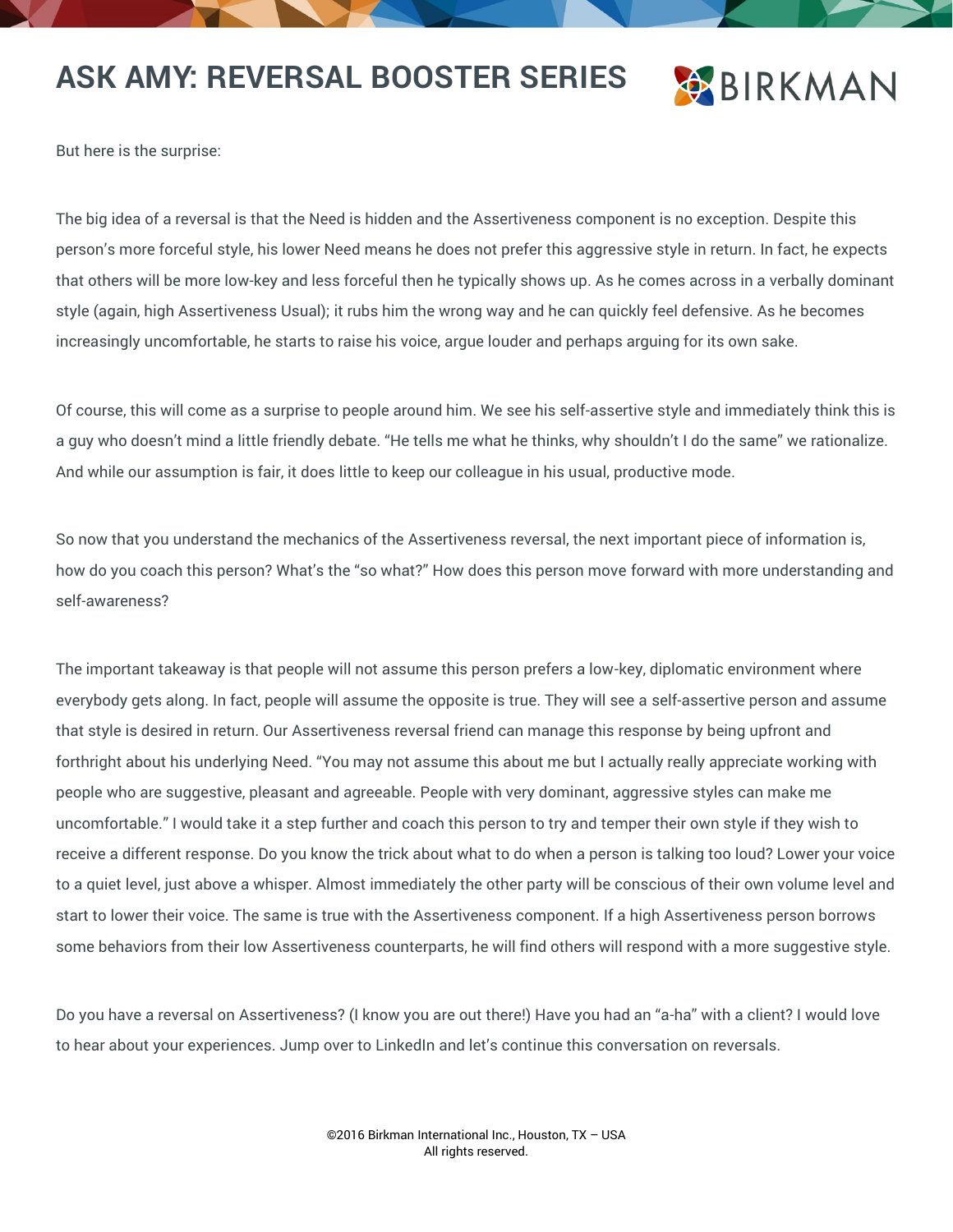## **OBIRKMAN**

#### **Incentives Reversal**

The Incentives reversal has the distinction of being one of the more rare reversals and when you consider the Incentives construct and what it is actually measuring, it is not difficult to see why. If you could see the questions that load on to the Incentives component (you can't but I can) you would see they have a strong leaning towards winning, money, tangibles and getting ahead. As a society, we are very much conditioned to say these things are not important to us; especially not more important than people and relationships. High Incentives people thrive on winning and getting ahead. And this perspective helps them to see opportunities for themselves, other people and organizations. But before I get ahead of myself, let's start with the basics. What is an Incentives reversal and how does it play out?

#### **The Incentives Reversal**

#### Examples: U/N/S

|    | qq                              | Incentives | Incentives and Competition |    |  |  |
|----|---------------------------------|------------|----------------------------|----|--|--|
| 44 | <i><u><b>Incentives</b></u></i> |            | Incentives and Competition | 44 |  |  |

The Incentives construct measures how a person prefers to be incentivized. Individual's with high scores are competitive and like to win. Those with low scores value long terms rewards and prefer to work together towards a common goal instead of in a competitive situation. In the case of an Incentives reversal, we have a person who sees and describes themselves as a competitive person who likes to get ahead. They see this characteristic as being distinct about themselves and different from the rest of the population. We know this because when we ask them to describe Most People they describe them as being more idealistic, less competitive and less concerned about winning. And we know in Birkman, how we see Most People becomes our underlying Needs; that is, what we need to be comfortable, at ease and productive.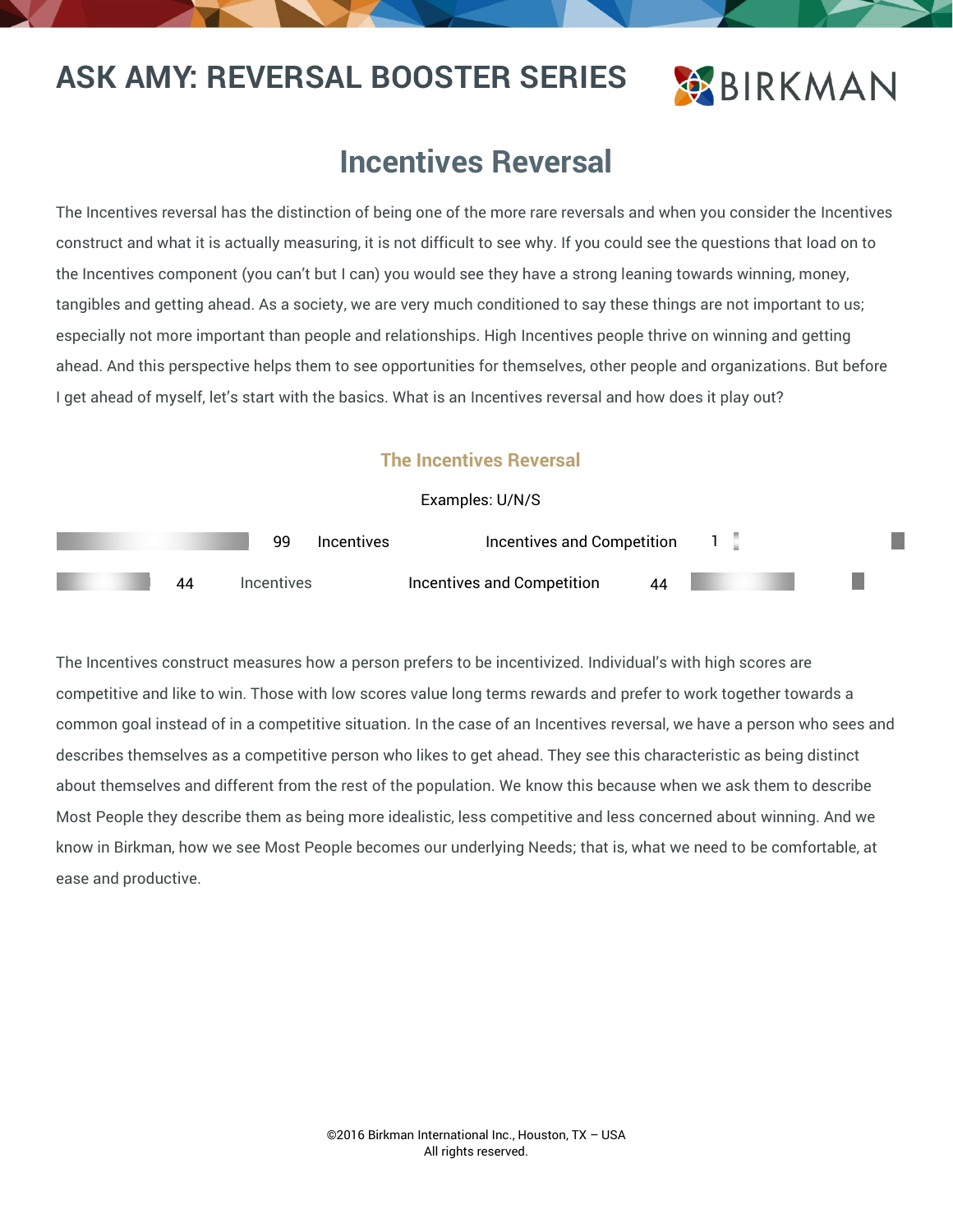## **BIRKMAN**

A person with an Incentives reversal will thrive in an environment where they can be the competitive person who wheels and deals and see opportunities where others see none. However, they expect other people to be less so to the extent that other high Incentives people will likely make them feel uneasy or uncomfortable. We know this by the individual's Need score which is derived from how the person described other people. The surprise in this case is that despite this person having a competitive, opportunistic style, he prefers to work with people who are more idealistic and less focused on winning. Interactions with other high Incentives people put him on alert and make him feel like he has to be looking out for himself or that he will be taken advantage of. Under stress he becomes a more exaggerated (negative) version of his Usual self.

This, of course, will come as a surprise to people around him. We see his competitive nature and falsely believe he will respond to an equally competitive style. Of course, our instincts lead us down the wrong path. And faulty assumption is only corrected through trial and error or by our Incentives reversal friend telling us what he needs. "This may surprise you but I am actually most effective when I work in collaborative environments where we are all working towards the same goal. Competitive, cut-throat situations tend to put me into stress and I can find myself becoming more aggressive. Do you have a reversal on Incentives reversal? Have you had an "a-ha" moment with a client? I would love to hear about your experiences. Jump over to LinkedIn and let's continue our conversation on reversals.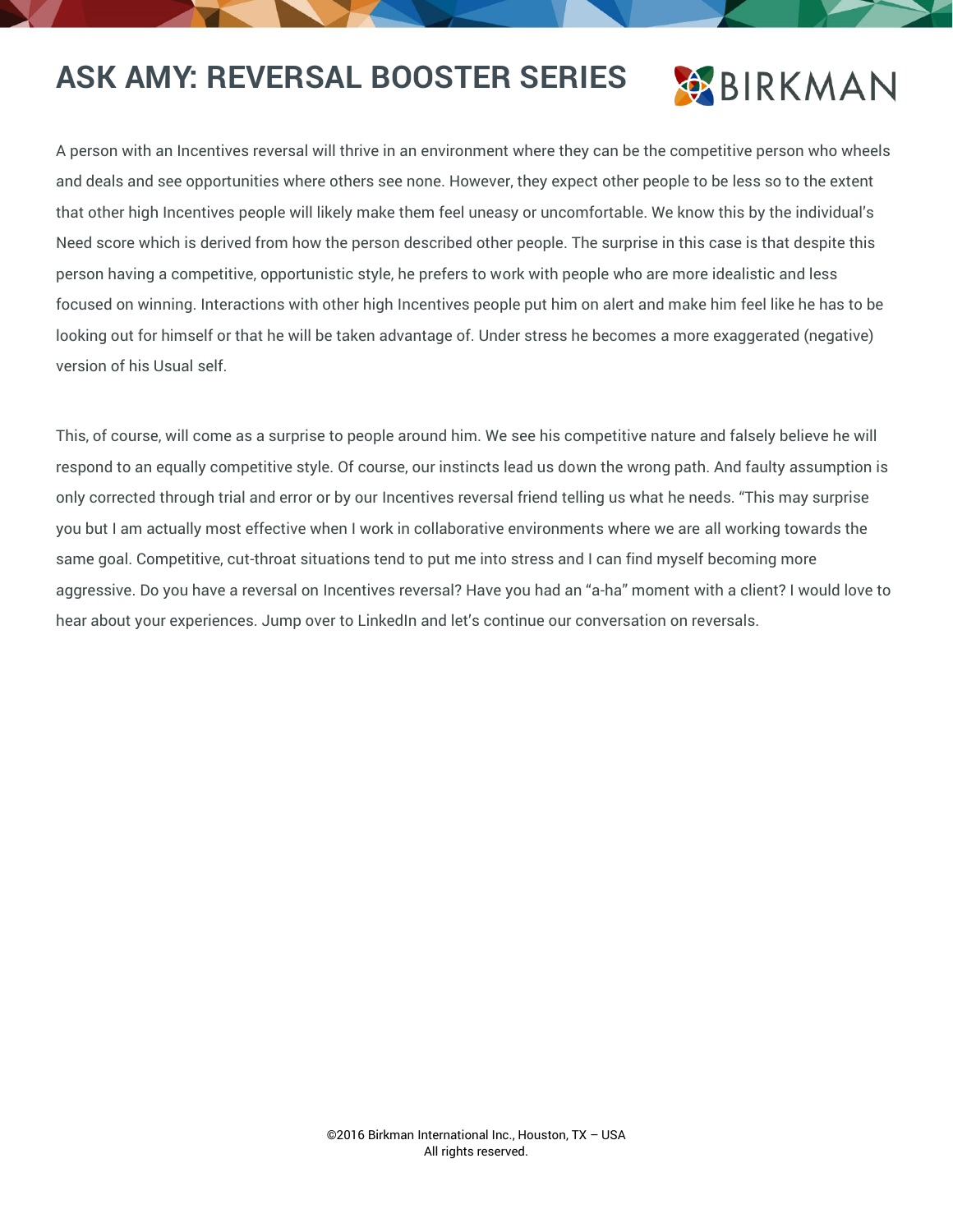### **BIRKMAN**

#### **Physical Energy Reversal**

The Physical Energy component measures our preferred pace for action; how much physical energy we have (Usual score) and how busy we like our environment to keep us (Need score). High scores have energy in spades. They like to be busy and they are adept at creating activity in their environment. Low scores have to be more purposeful in how they use their energy since their natural reserves are lower. Let's take a look at the underlying mechanics of a Physical Energy Reversal.



Take a look at the examples above. In both cases, we have a situation where a person describes themselves as being a low Physical Energy person. This individual is not going to come across as having an energetic, forceful style. Instead they will be more purposeful in how they use what they consider their limited amount of physical energy. Again, what is interesting about this pattern is the unexpected higher Need. We would assume a low Physical Energy person would need downtime, not too much on their plate and an environment where the individual can control the level of business. But alas, this is not the case. Our Physical Energy reversal people do best when they are kept busy, when there is energy in the environment and most importantly, when activities are structured and imposed. These people are stressed not by too much activity but by too little. A lack of activity zaps the energy of our low Physical Energy friend. They will find themselves becoming tired, fatigued and having a hard time finding the motivation to do anything. The problem is that we see this person as being low Physical Energy. Then, under stress this person loses even more energy and appears to drag along. Our gut instinct is to back off on the imposed schedule and give this person less to do. And again, as is always the case in a reversal, our instincts our wrong and we continue the counterproductive cycle.

I happen to have a reversal on Physical Energy myself. Even though I know this about myself I inevitably find myself trying to minimize the amount of scheduled activities I have resulting in a loss of overall energy for myself. I do best and find I have throngs of energy the busier I am. Over the years I have consultants mention that my Physical Energy scores must be off the charts high when they see me at our conferences. I know that is not the case but during these marathon-like events my energy level soars.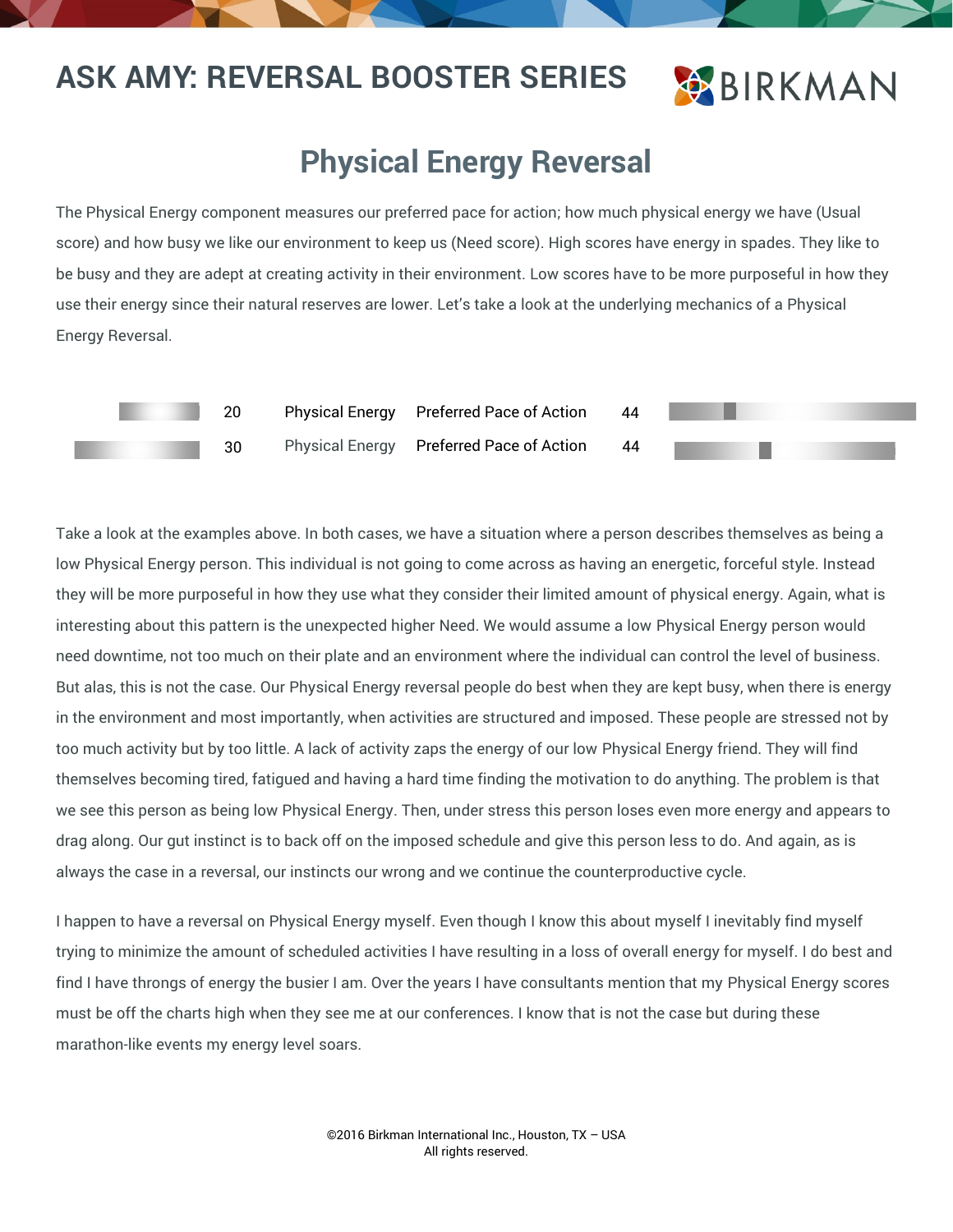

Do keep in mind that while a busier environment yields a more energetic style you must still be realistic about the amount of energy you can expect from a person with a Physical Energy reversal. After all, at the end of the day you are still dealing with a person who must be careful about how they expend their energy. I can go full-throttle for three days and be okay. But if this type of schedule became routine I would undoubtedly crash.

Do you have a Physical Energy reversal? Have you had an "a-ha" moment with a client? I would love to hear about your experiences. Jump over to LinkedIn and let's continue our conversation on reversals.

> 16 ©2016 Birkman International Inc., Houston, TX – USA All rights reserved.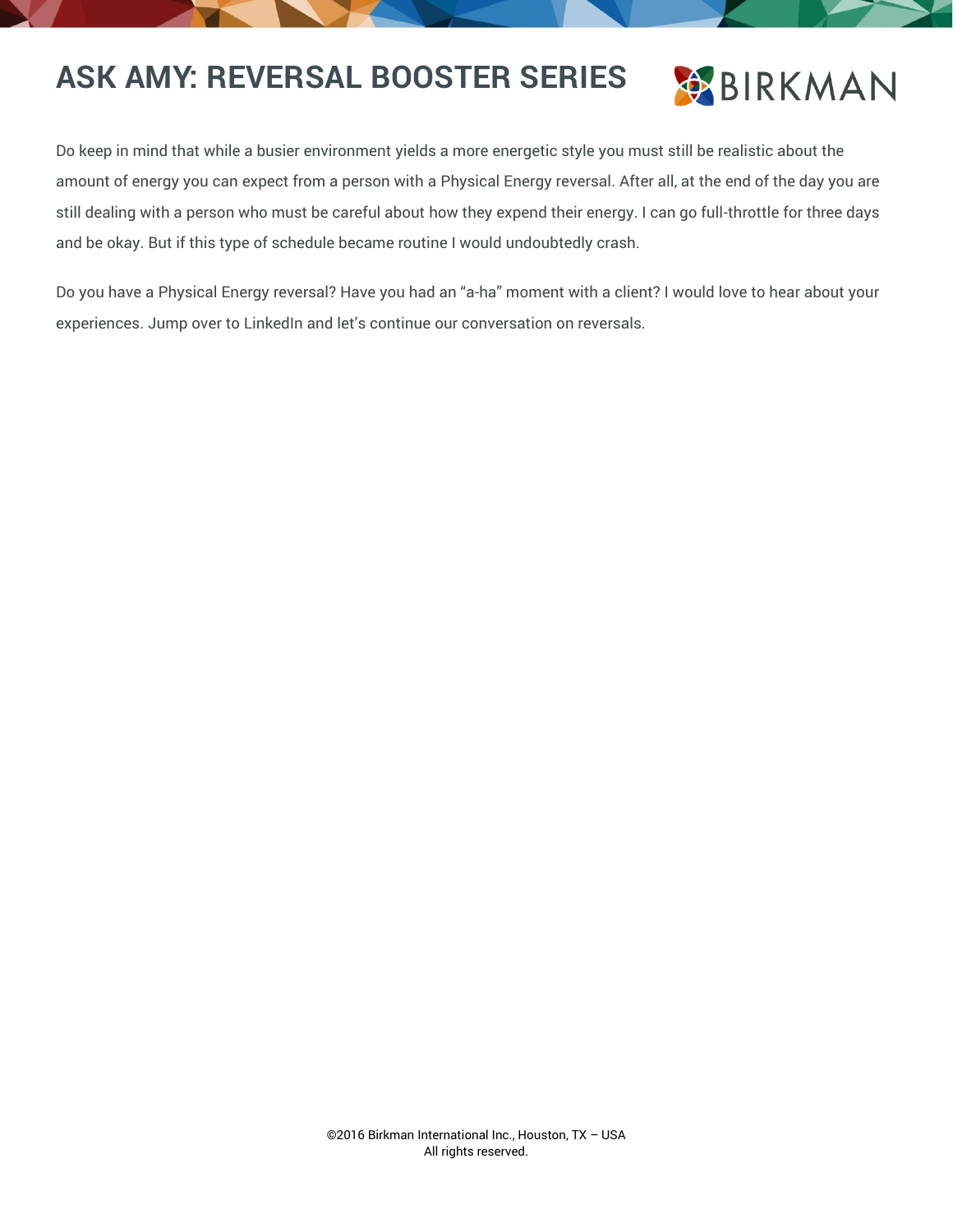### **BIRKMAN**

#### **Emotional Energy Reversal**

The Emotional Energy Component measures comfort level with emotional expression and involvement of feelings. High scores tend to be more open and expressive with their emotions, both positive and negative. When a high Emotional Energy person is happy, you know it  $-$  you can see it. And when they are feeling down it is usually obvious from their demeanor. Low scores on the other hand tend to be more restrained in their display. It is usually more difficult to get a read on how they are feeling. This is not to say they don't experience emotions but their natural style is to deal with emotions in a more practical, objective way.

95 Emotional Energy Involvement of Feeling 37

So let's talk about the Emotional Energy reversal. In the case of the reversal, we have a person who describes his Usual style as being high Emotional Energy or emotionally expressive. The interesting part, or the surprise, is his Need score. Even though he describes himself as being emotionally expressive, he doesn't see other people as being emotional. He is making a distinct statement about his level of emotionality here. Not only does he see himself as being as emotional, he sees himself as being significantly more emotional than other people. Our assumption in dealing with him would be that he needs emotional support as well as an outlet for his feelings. We may think he needs a warm hug or sympathy when he seems upset. Again, our natural assumptions in the case of a reversal tend to be wrong. Not only does he not appreciate our empathetic style, it actually makes him flat out uncomfortable. His Need indicates that he expects others to be more practical and objective in their dealings with him. He sees himself as the more emotional one, not other people. He expects others to be more pragmatic and detached. As a reminder, having our expectations met is what keeps us in our productive Usual style. When our expectations are not met we risk going into our Stress behavior. As always with a reversal, the Stress behavior is an exaggerated, negative version of his Usual style. He becomes emotional in an unproductive way; worrying unnecessarily, becoming discouraged, or exaggerating his problems.

I have a good friend with the score pattern above. She is empathetic, emotionally expressive and very often moved to tears by both happy and sad events. On more than one occasion this friend has come to me frustrated, discourage or upset. Every time I switch on my High Emotional Energy Usual Style and try to hug her, my friend recoils in discomfort. Light bulb! That Low Emotional Energy Need gets me every time.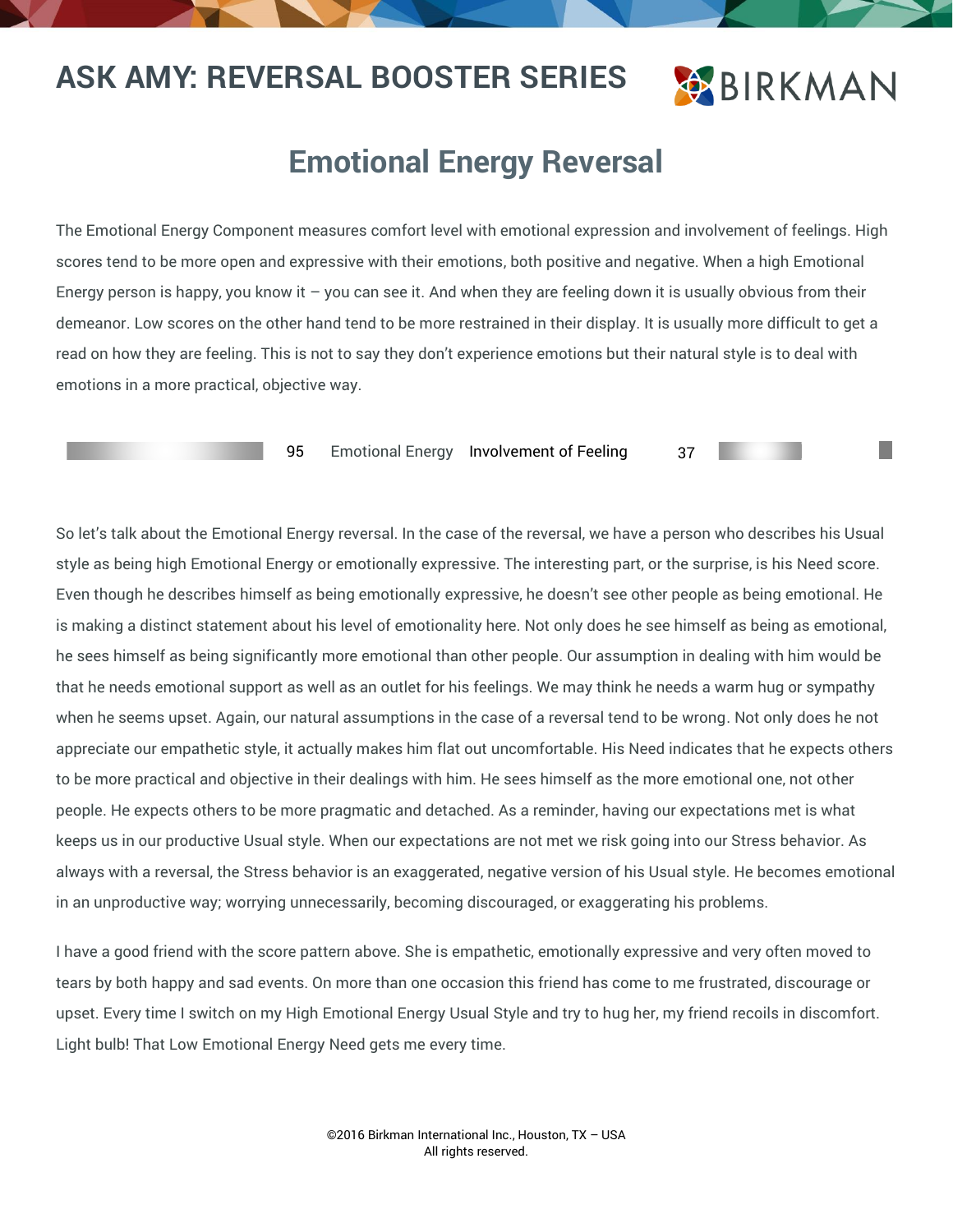

I always check out the Emotional Energy Need score before my Birkman feedbacks. I like to see if the individual is going to prefer a supportive, empathetic ear or if he or she prefers to keep the conversation objective and based on facts. This helps me cater my feedback session to the Needs of the person I am giving the feedback to instead of my own preferences and needs.

Do you have an Emotional Energy reversal? Have you had an "a-ha" moment with a client? I would love to hear about your experiences. Jump over to LinkedIn and let's continue our conversation on reversals.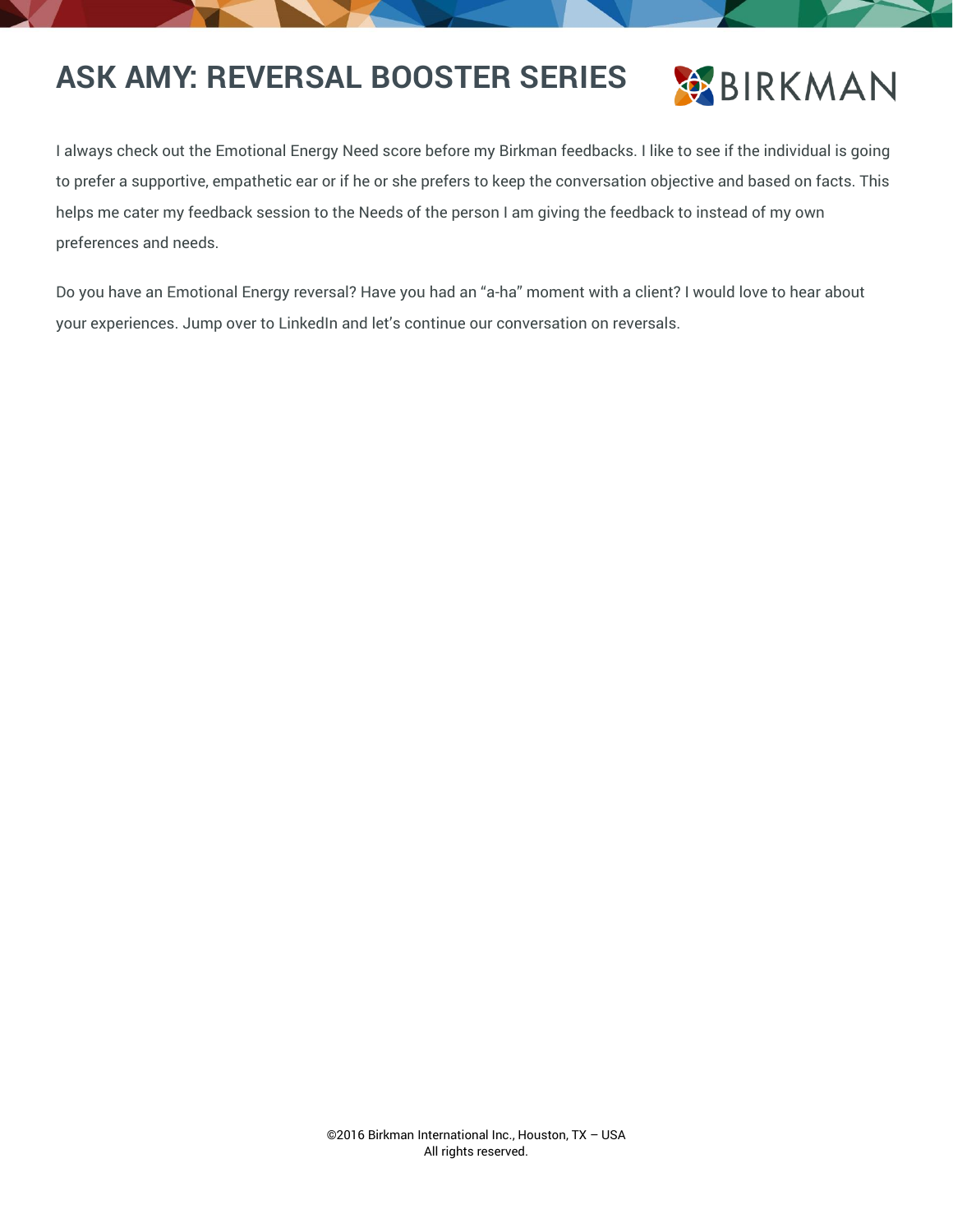## **BIRKMAN**

#### **Restlessness Reversal**

The Restlessness Component measures excitability. High scores reflect quickly shifting attention, attending to intrusions easily, a preference for many quick, attention shifting tasks and a tendency to appear to be excessively restless and unfocused when stressed by tasks perceived to be boring or that demand focus on one goal for long periods of time. Low scores reflect patient attention to the task at hand, resistance to distraction, a preference for tasks that allow protection from interruption and a tendency to appear to be resistant to demands for shifts of attention or demands for quick shifts of goal.

So let's talk about the Restlessness reversal. In the case of a Restlessness reversal, we have a person who describes his Usual style as being high Restlessness or responsive, attentive and easy to stimulate with new ideas. The interesting part, or the surprise, is his Need score. Even though he describes himself as being able to initiate frequent change, he sees other people as being more focused and concentrated. As Birkman experts, we know he is making a pronounced statement about how he sees himself versus how he sees other people. Not only does he see himself as responsive and attentive, he sees himself as distinctly more responsive than other people.

Our assumption in dealing with him would be that he invites interruptions and enjoys frequent changes in activity. Unfortunately, for our Restlessness reversal friend, we couldn't be more wrong. His low Need for Restlessness says he prefers and will be most productive in an environment where he can be protected from interruptions, a minimum of abrupt changes and an opportunity to complete one task before starting the next. Remember, his Need says he expects others to be concentrative, patient and focused with the task at hand. When people don't show up the way he expects, his Needs/Expectations are not met and he is at risk of moving into his Stress behavior.

His Stress behavior moves into the high range which means he will show up as having difficulty concentrating, looking restless and becoming easily annoyed by delays. We see the visual cues of distractibility and think, "Boy, we must be bogging him down and not giving him enough variety. Let's switch it up a little for him." And while our intentions are good, our instincts are wrong. Our friend's Low Need for Restlessness is not met and the Stress cycle continues. As always with a reversal, the Stress behavior is an exaggerated, negative version of his Usual style. He becomes restless, has a hard time concentrating and he is easily distracted.

As always, the panacea to this dilemma is self-awareness. Know your Needs and be comfortable communicating your Needs especially in the areas you easily find yourself getting into trouble.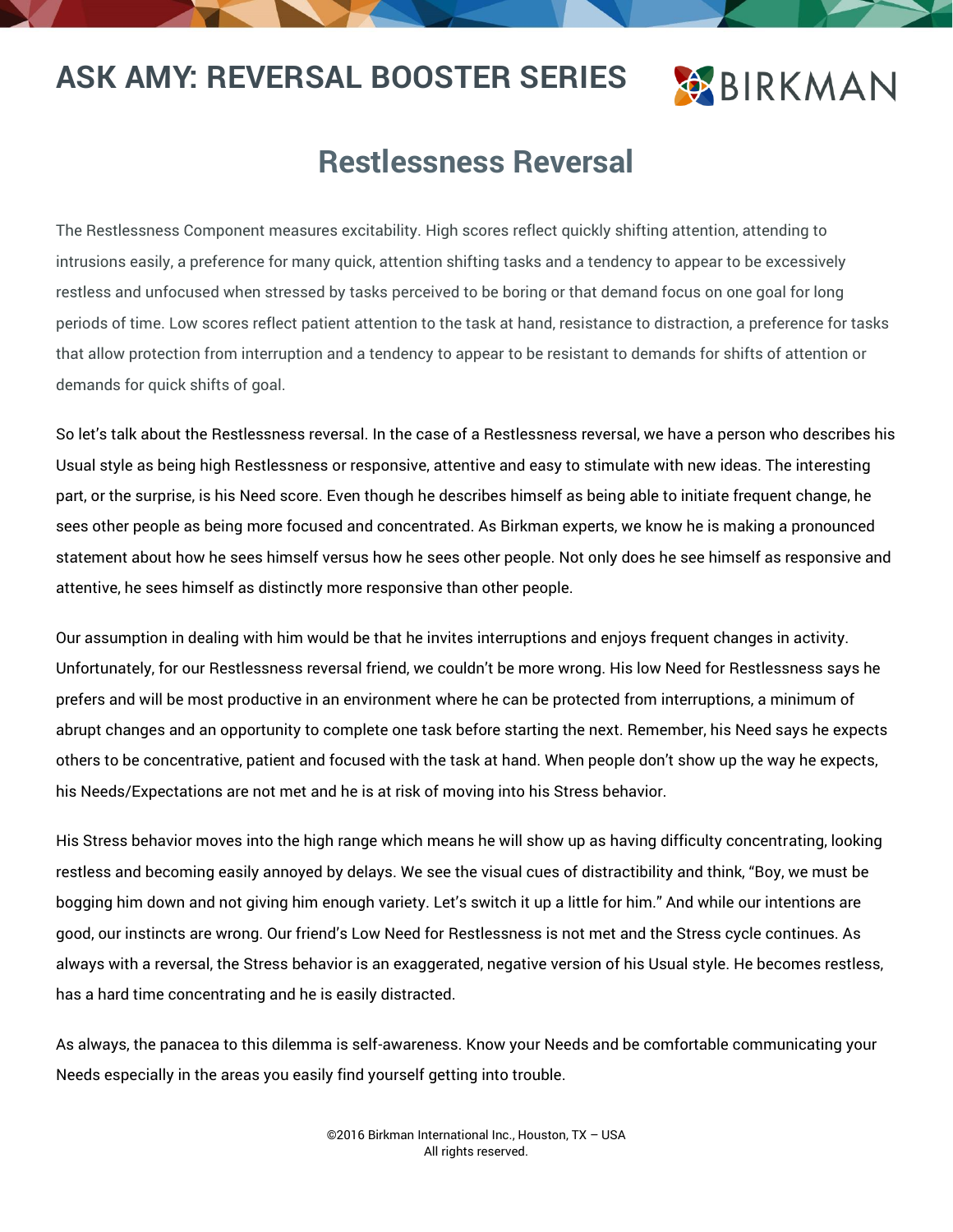## **OBIRKMAN**

Do you have a Restlessness reversal? Have you had an "a-ha" moment with a client? I would love to hear about your experiences. Jump over to LinkedIn and let's continue our conversation on reversals.

When you have your own article, you have the luxury of hopping on a soapbox every once in a while. Well, this is one of those moments so feel free to stop reading and head back to the Birkman Newsletter. Over the last ten years I have often heard high Restlessness people often tout their ability to multitask. I have High Restlessness scores myself so I feel absolutely comfortable expressing that this is a misnomer and science has proven this to be the case.\* Our brains only have a certain amount of attention and productivity that can be attributed to any given task meaning that in reality we are switching back and forth from one task to the other quickly, not accomplishing more than one task at the same time. Task switching yields low productivity. In this era of information, gadgets, and news screens with ten different lists scrolling simultaneously, we could all benefit from being more present to the task or person at hand. End of soapbox.

\*http://www.forbes.com/sites/ilyapozin/2015/01/07/theres-no-such-thing-as-multitasking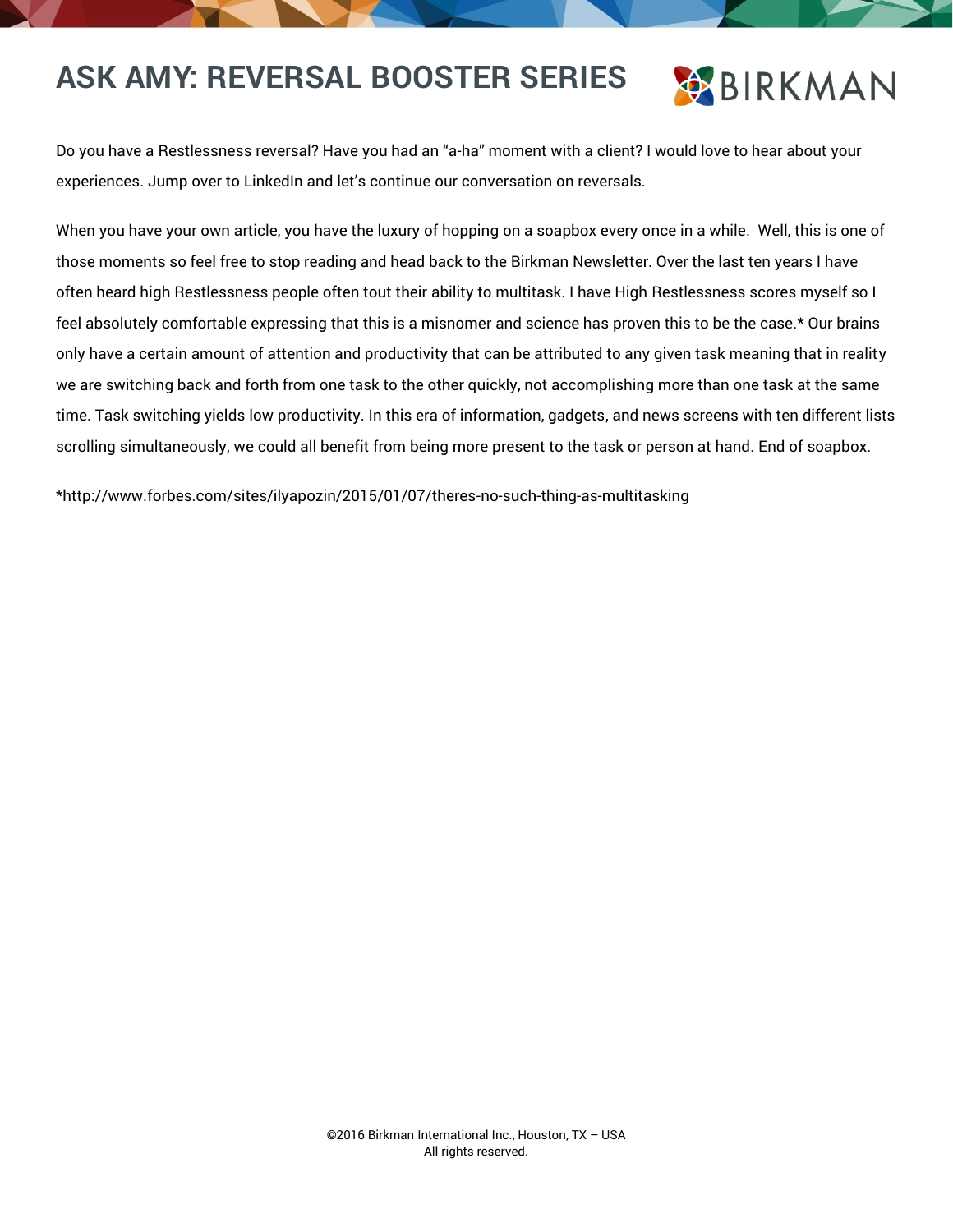### **BIRKMAN**

### **Thought Reversal**

It's hard to believe this is the last article in our Reversal Booster series. I hope this series has been helpful in understanding the mechanics and the underpinnings of the Birkman Components.

The Thought Component measures decision vs. indecision. Low scores generally make decisions quickly while those with High scores like to take time to consider all the options available. People with Low Needs prefer an environment where decisions are made quickly while those with High prefer an environment where they can think, gather suggestions and talk with others about the best course of action.

So let's take a closer look at the Thought Reversal. How does the score operate and how does that play out in the real world?



99 Thought Action of Reflection 2

The above is clearly an extreme example but I prefer to use extreme examples because I think it drives the point home. In this case we have an individual, we'll call him John for our purposes, who has a high score on his Usual Thought score. John is thoughtful and reflective. He takes time to think before making a decision. He generally eats at the same restaurants but he still prefers to peruse the menu each time to consider what he wants to eat. Bigger decisions means more time to think. He likes to talk to other people to get their input and he may change his mind several times before finally settling on a decision. Even then, new information may cause him to change his final position. John is a cautious decision maker. We can tell this by how he described his usual style. What is interesting though is John expects/needs other people to make decision more quickly. We know this by how John described other people. What he is saying is," I really like to take time to make decisions. However, other people are not like me. Other people prefer to make decision very quickly." When other people are decisive and matter-of-fact, that makes sense to John. What throws John off is when he runs into other people who second-guess or have a hard time making up a decision themselves. The indecisiveness triggers John's indecisiveness and before he knows it, he is in full swing high anxiety stress.

Of course, the issue here is that those who interact with John see a guy who really likes to take his time making decision. Once again, we assume by his observable style in Usual and Stress that he wants time to make decisions and have opportunities for more suggestions. The more ambiguity we introduce, the more we send poor John in analysis

> 23 ©2016 Birkman International Inc., Houston, TX – USA All rights reserved.